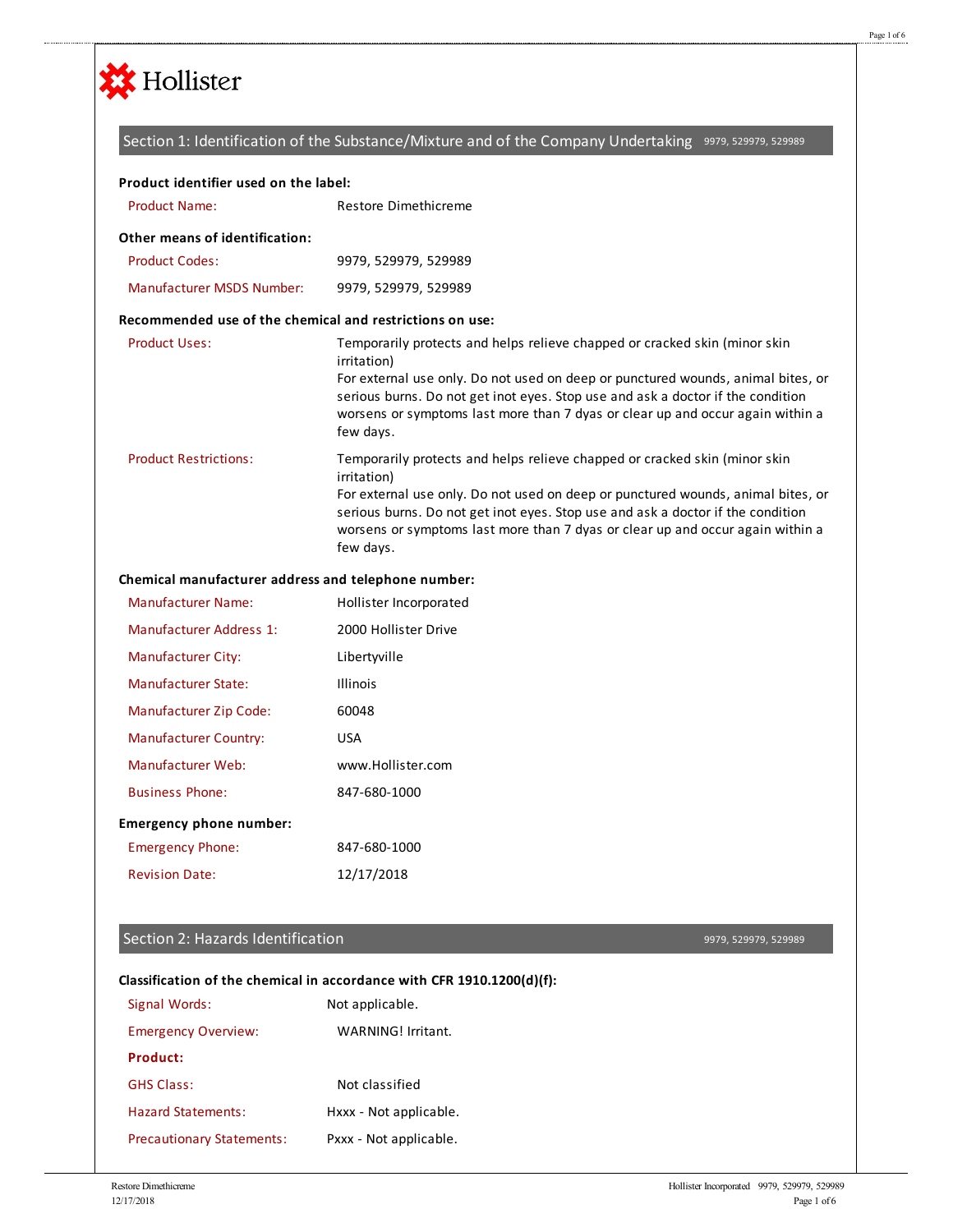## **Hazards not otherwise classified that have been identified during the classification process:**

# Section 3: Composition/Information on Ingredients

9979, 529979, 529989

| <b>Ingredient Name</b>                                                                                                        | <b>CAS Number</b>                      | <b>Ingredient Percent</b>                                                                                                                                                                                                               | <b>EC Number</b> | Comments             |
|-------------------------------------------------------------------------------------------------------------------------------|----------------------------------------|-----------------------------------------------------------------------------------------------------------------------------------------------------------------------------------------------------------------------------------------|------------------|----------------------|
| Non hazardous ingredient(s)                                                                                                   | N/A                                    | 100% by weight                                                                                                                                                                                                                          |                  |                      |
|                                                                                                                               |                                        |                                                                                                                                                                                                                                         |                  |                      |
| Section 4: First Aid Measures                                                                                                 |                                        |                                                                                                                                                                                                                                         |                  | 9979, 529979, 529989 |
| Description of necessary measures:                                                                                            |                                        |                                                                                                                                                                                                                                         |                  |                      |
| Eye Contact:                                                                                                                  |                                        | No effects anticipated If symptoms develop Rinse cautiously with water for several<br>minutes. Remove contact lenses, if present and easy to do. Continue rinsing. If eye<br>irritation persists: Get medical advice/attention.         |                  |                      |
| <b>Skin Contact:</b>                                                                                                          |                                        | No effects anticipated If symptoms develop Wash skin with soap and plenty of<br>water. Get medical attention if irritation develops or persists.                                                                                        |                  |                      |
| Inhalation:                                                                                                                   |                                        | No effects anticipated. If symptoms persist, call a physician.                                                                                                                                                                          |                  |                      |
| Ingestion:                                                                                                                    |                                        | If swallowed, do NOT induce vomiting. Call a physician or poison control center<br>immediately. Never give anything by mouth to an unconscious person.                                                                                  |                  |                      |
| Most important symptoms/effects, acute and delayed:<br>Indication of immediate medical attention and special treatment needed |                                        |                                                                                                                                                                                                                                         |                  |                      |
| Note To Physicians:                                                                                                           | None.                                  |                                                                                                                                                                                                                                         |                  |                      |
|                                                                                                                               |                                        |                                                                                                                                                                                                                                         |                  |                      |
| <b>Section 5: Firefighting Measures</b>                                                                                       |                                        |                                                                                                                                                                                                                                         |                  | 9979, 529979, 529989 |
| Suitable and unsuitable extinguishing media                                                                                   |                                        |                                                                                                                                                                                                                                         |                  |                      |
| <b>Extinguishing Media:</b>                                                                                                   | may be used to cool closed containers. | Use dry chemical or foam when fighting fires involving this material. Water mist                                                                                                                                                        |                  |                      |
| Specific hazards arising from the chemical<br>Special protective equipment and precautions for fire-fighters                  |                                        |                                                                                                                                                                                                                                         |                  |                      |
| Fire Fighting Instructions:                                                                                                   |                                        | Evacuate area of unprotected personnel. Use cold water spray to cool fire exposed<br>containers to minimize risk of rupture. Do not enter confined fire space without full<br>protective gear. If possible, contain fire run-off water. |                  |                      |
| <b>Protective Equipment:</b>                                                                                                  |                                        | As in any fire, wear Self-Contained Breathing Apparatus (SCBA), MSHA/NIOSH<br>(approved or equivalent) and full protective gear.                                                                                                        |                  |                      |
| <b>NFPA Health:</b>                                                                                                           | 1                                      |                                                                                                                                                                                                                                         |                  |                      |
| <b>NFPA Fire:</b>                                                                                                             | 1                                      |                                                                                                                                                                                                                                         |                  |                      |
| <b>NFPA Reactivity:</b>                                                                                                       | 0                                      |                                                                                                                                                                                                                                         |                  |                      |
|                                                                                                                               |                                        |                                                                                                                                                                                                                                         |                  |                      |
| Section 6: Accidental Release Measures                                                                                        |                                        |                                                                                                                                                                                                                                         |                  | 9979, 529979, 529989 |
| Personal precautions, protective equipment and emergency procedures                                                           |                                        |                                                                                                                                                                                                                                         |                  |                      |
| <b>Personnel Precautions:</b>                                                                                                 | from entering the spill area.          | For large spills; Evacuate area and keep unnecessary and unprotected personnel                                                                                                                                                          |                  |                      |
| Methods and materials for containment and cleaning up                                                                         |                                        |                                                                                                                                                                                                                                         |                  |                      |
| <b>Methods for Containment:</b>                                                                                               | oil dry.                               | For large spills; Contain spills with an inert absorbent material such as soil, sand or                                                                                                                                                 |                  |                      |

Methods for Cleanup: For large spills; Place into a suitable container for disposal.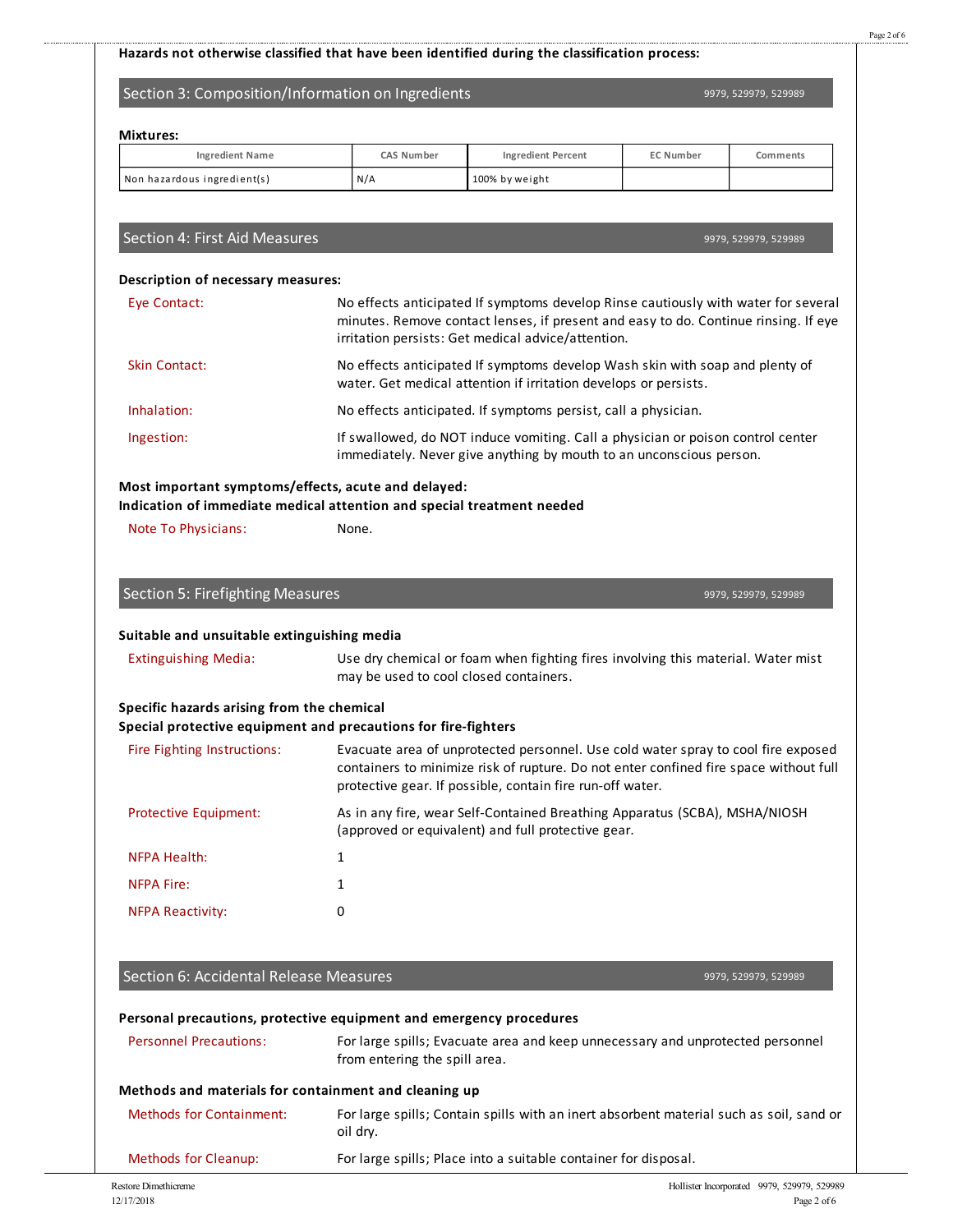#### **Environmental precautions**

Environmental Precautions: For large spills; Avoid runoff into storm sewers, ditches, and waterways.

| Section 7: Handling and Storage                  |                                                                                                                                                                                                                                                                                                                                                                                                                                                                                                                                                                                                                                                      | 9979, 529979, 529989 |
|--------------------------------------------------|------------------------------------------------------------------------------------------------------------------------------------------------------------------------------------------------------------------------------------------------------------------------------------------------------------------------------------------------------------------------------------------------------------------------------------------------------------------------------------------------------------------------------------------------------------------------------------------------------------------------------------------------------|----------------------|
| <b>Precautions for safe handling</b>             |                                                                                                                                                                                                                                                                                                                                                                                                                                                                                                                                                                                                                                                      |                      |
| Handling:                                        | Use with adequate ventilation. Avoid breathing vapor, aerosol or mist.                                                                                                                                                                                                                                                                                                                                                                                                                                                                                                                                                                               |                      |
| <b>Special Handling:</b>                         | Do not re-use empty containers.                                                                                                                                                                                                                                                                                                                                                                                                                                                                                                                                                                                                                      |                      |
| <b>Hygiene Practices:</b>                        | Wash thoroughly after handling. Avoid contact with eyes.                                                                                                                                                                                                                                                                                                                                                                                                                                                                                                                                                                                             |                      |
|                                                  | Conditions for safe storage, including any incompatibilities                                                                                                                                                                                                                                                                                                                                                                                                                                                                                                                                                                                         |                      |
| Storage:                                         | Store in a cool, dry, well ventilated area away from sources of heat and<br>incompatible materials. Keep container tightly closed when not in use.                                                                                                                                                                                                                                                                                                                                                                                                                                                                                                   |                      |
| Section 8: Exposure Controls/Personal Protection |                                                                                                                                                                                                                                                                                                                                                                                                                                                                                                                                                                                                                                                      | 9979, 529979, 529989 |
| <b>Exposure Guidelines</b>                       |                                                                                                                                                                                                                                                                                                                                                                                                                                                                                                                                                                                                                                                      |                      |
| Appropriate engineering controls                 |                                                                                                                                                                                                                                                                                                                                                                                                                                                                                                                                                                                                                                                      |                      |
| <b>Engineering Controls:</b>                     | No special protective equipment required under normal conditions of use. Use<br>appropriate engineering control such as process enclosures, local exhaust<br>ventilation, or other engineering controls to control airborne levels below<br>recommended exposure limits. Good general ventilation should be sufficient to<br>control airborne levels. Where such systems are not effective wear suitable<br>personal protective equipment, which performs satisfactorily and meets OSHA or<br>other recognized standards. Consult with local procedures for selection, training,<br>inspection and maintenance of the personal protective equipment. |                      |
| Individual protection measures                   |                                                                                                                                                                                                                                                                                                                                                                                                                                                                                                                                                                                                                                                      |                      |
| <b>Eye Protection:</b>                           | No special protective equipment required under normal conditions of use. If<br>splashes are likely to occur, wear: Chemical splash goggles.                                                                                                                                                                                                                                                                                                                                                                                                                                                                                                          |                      |
| <b>Face Protection:</b>                          | No special protective equipment required under normal conditions of use. If<br>splashes are likely to occur, wear: Chemical splash goggles.                                                                                                                                                                                                                                                                                                                                                                                                                                                                                                          |                      |
| <b>Skin Protection:</b>                          | No special protective equipment required under normal conditions of use.                                                                                                                                                                                                                                                                                                                                                                                                                                                                                                                                                                             |                      |
| <b>Respiratory Protection:</b>                   | No special protective equipment required under normal conditions of use. No<br>personal respiratory protective equipment is normally required. The need for<br>respiratory protection will vary according to the airborne concentrations and<br>environmental conditions (such as in manufacturing).                                                                                                                                                                                                                                                                                                                                                 |                      |
| <b>Hygiene Practices:</b>                        | Wash thoroughly after handling. Avoid contact with eyes.                                                                                                                                                                                                                                                                                                                                                                                                                                                                                                                                                                                             |                      |
|                                                  |                                                                                                                                                                                                                                                                                                                                                                                                                                                                                                                                                                                                                                                      |                      |
| Section 9: Physical and Chemical Properties      |                                                                                                                                                                                                                                                                                                                                                                                                                                                                                                                                                                                                                                                      | 9979, 529979, 529989 |
| <b>Physical and chemical properties</b>          |                                                                                                                                                                                                                                                                                                                                                                                                                                                                                                                                                                                                                                                      |                      |
| <b>Physical State:</b>                           | Physical State Appearance: Creme                                                                                                                                                                                                                                                                                                                                                                                                                                                                                                                                                                                                                     |                      |
| Odor:                                            | Slight.                                                                                                                                                                                                                                                                                                                                                                                                                                                                                                                                                                                                                                              |                      |
| pH:                                              | Not determined.                                                                                                                                                                                                                                                                                                                                                                                                                                                                                                                                                                                                                                      |                      |

Melting Temperature: Not determined. Boiling Temperature: Not determined. Flash Point: >210 °F (>99°C) Ignition Temperature: Not determined.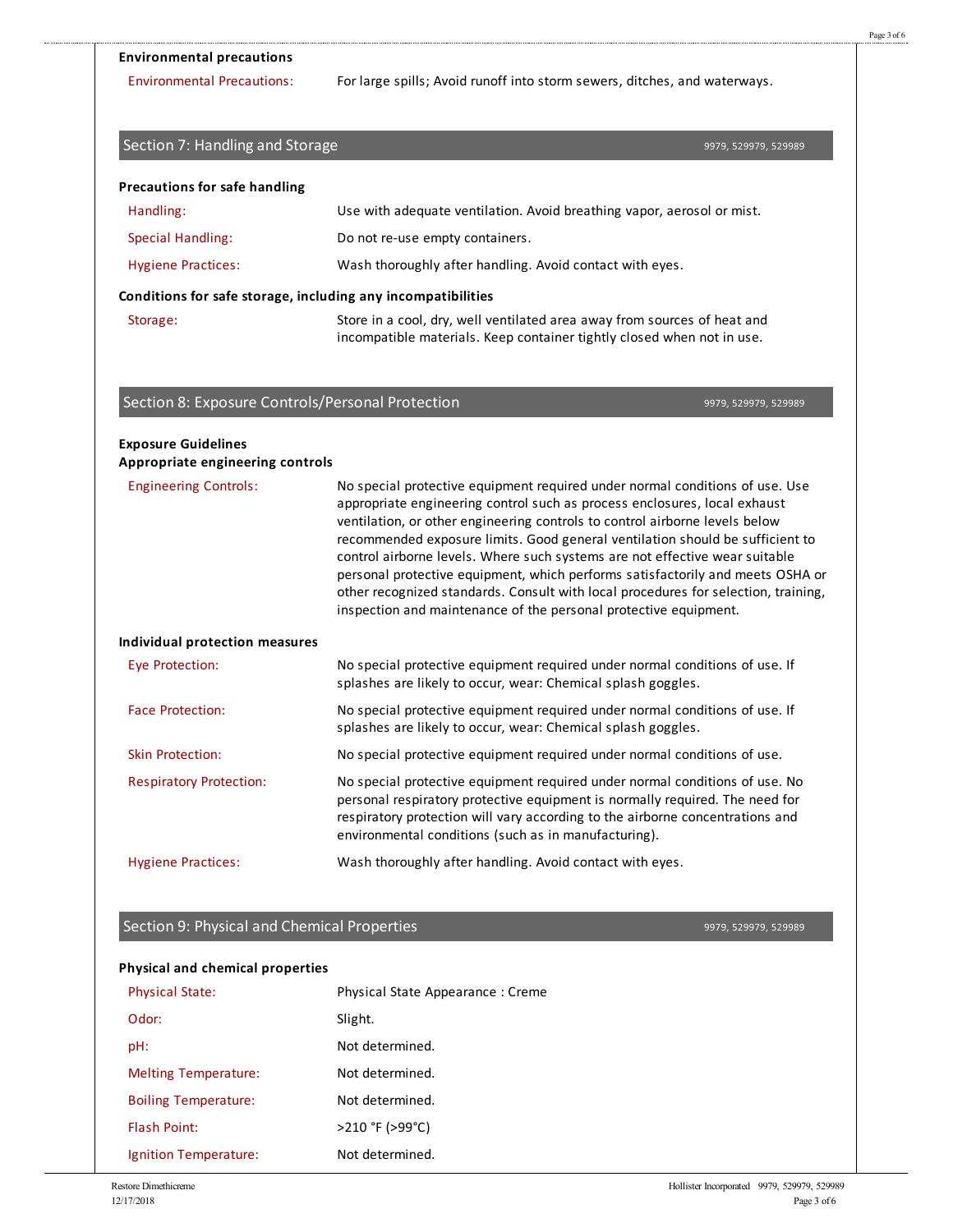| Lower Flammable Limit:                                                        | Not determined.                                                                 |
|-------------------------------------------------------------------------------|---------------------------------------------------------------------------------|
| <b>Upper Flammable Limit:</b>                                                 | Not determined.                                                                 |
| Vapor Pressure:                                                               | Not determined.                                                                 |
| <b>Vapor Density:</b>                                                         | Not determined.                                                                 |
| Solubility:                                                                   | Not determined.                                                                 |
| <b>Specific Gravity:</b>                                                      | Not determined.                                                                 |
| <b>Evaporation Rate:</b>                                                      | Not determined.                                                                 |
| <b>Percent Volatile:</b>                                                      | Not determined.                                                                 |
| Section 10: Stability and Reactivity                                          | 9979, 529979, 529989                                                            |
| Reactivity:<br><b>Chemical Stability:</b>                                     |                                                                                 |
| <b>Chemical Stability:</b>                                                    | Stable under recommended handling and storage conditions.                       |
| <b>Possibility of hazardous reactions:</b>                                    |                                                                                 |
| Hazardous Polymerization:                                                     | Hazardous polymerization does not occur.                                        |
|                                                                               |                                                                                 |
| <b>Conditions To Avoid:</b>                                                   |                                                                                 |
| <b>Conditions To Avoid:</b>                                                   | Heat, flames, ignition sources, and sparks. Incompatible materials.             |
|                                                                               |                                                                                 |
| <b>Incompatible Materials:</b><br><b>Hazardous Decomposition</b><br>Products: | Thermal decomposition can lead to release irritant fumes and toxic gases.       |
| Section 11: Toxicological Information                                         | 9979, 529979, 529989                                                            |
| <b>Toxicological Information:</b>                                             |                                                                                 |
| <b>Product:</b>                                                               |                                                                                 |
| <b>Eye Toxicity:</b>                                                          | No relevant toxicological data were available.                                  |
| <b>Skin Toxicity:</b>                                                         | No relevant toxicological data were available.                                  |
| <b>Ingestion Toxicity:</b>                                                    | No relevant toxicological data were available.                                  |
| <b>Inhalation Toxicity:</b>                                                   | No relevant toxicological data were available.                                  |
| Route of Exposure:                                                            | Eyes. Skin. Inhalation. Ingestion.                                              |
| <b>Target Organ Data:</b>                                                     | Eyes. Skin. Respiratory system. Digestive system.                               |
| <b>Acute Inhalation Effects:</b>                                              | Prolonged or excessive inhalation may cause respiratory tract irritation.       |
| <b>Acute Skin Effects:</b>                                                    | May cause irritation.                                                           |
| <b>Acute Ingestion Effects:</b>                                               | Ingestion can cause gastrointestinal irritation, nausea, vomiting and diarrhea. |

#### **Product:**

.......................

Ecotoxicity: No environmental information found for this product.

**Persistence and degradability:**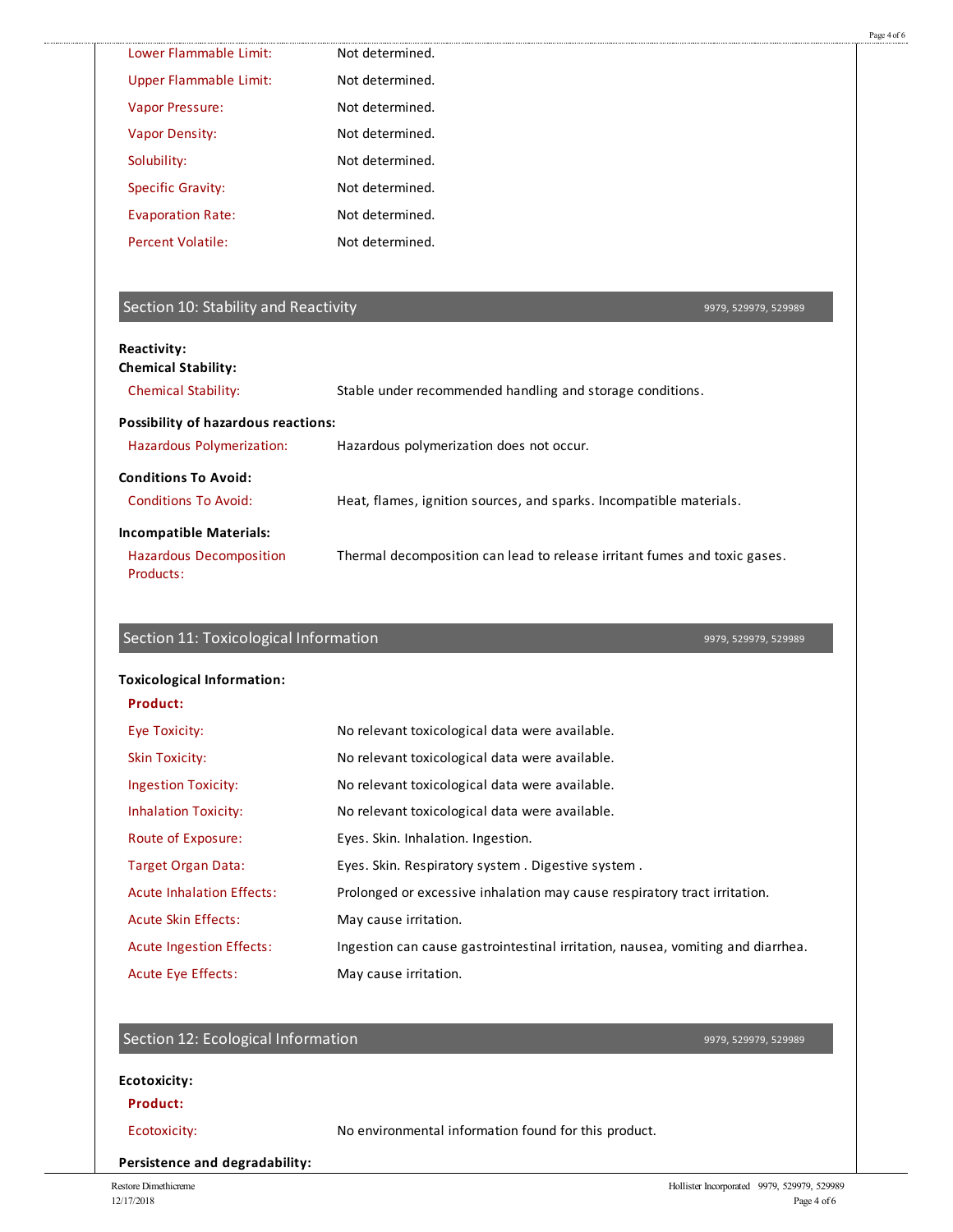| <b>Product:</b>                                                  |                                                                                                                                                                                                                                                                                                                                                                                                                                                                                                                                                                                                                                                                                                                                                                        |
|------------------------------------------------------------------|------------------------------------------------------------------------------------------------------------------------------------------------------------------------------------------------------------------------------------------------------------------------------------------------------------------------------------------------------------------------------------------------------------------------------------------------------------------------------------------------------------------------------------------------------------------------------------------------------------------------------------------------------------------------------------------------------------------------------------------------------------------------|
| <b>Environmental Fate:</b>                                       | No environmental information found for this product.                                                                                                                                                                                                                                                                                                                                                                                                                                                                                                                                                                                                                                                                                                                   |
| Section 13: Disposal Considerations                              | 9979, 529979, 529989                                                                                                                                                                                                                                                                                                                                                                                                                                                                                                                                                                                                                                                                                                                                                   |
| <b>Description of waste:</b>                                     |                                                                                                                                                                                                                                                                                                                                                                                                                                                                                                                                                                                                                                                                                                                                                                        |
| Waste Disposal:                                                  | Dispose of in accordance with Local, State, Federal and Provincial regulations.                                                                                                                                                                                                                                                                                                                                                                                                                                                                                                                                                                                                                                                                                        |
| Section 14: Transport Information                                | 9979, 529979, 529989                                                                                                                                                                                                                                                                                                                                                                                                                                                                                                                                                                                                                                                                                                                                                   |
| <b>DOT Shipping Name:</b>                                        | <b>Not Restricted</b>                                                                                                                                                                                                                                                                                                                                                                                                                                                                                                                                                                                                                                                                                                                                                  |
| <b>DOT UN Number:</b>                                            | Not Applicable                                                                                                                                                                                                                                                                                                                                                                                                                                                                                                                                                                                                                                                                                                                                                         |
| Notes from Section 14:                                           | The data provided in this section is for information only. Please apply the<br>appropriate regulations to properly classify your shipment.                                                                                                                                                                                                                                                                                                                                                                                                                                                                                                                                                                                                                             |
| Section 15: Regulatory Information                               | 9979, 529979, 529989                                                                                                                                                                                                                                                                                                                                                                                                                                                                                                                                                                                                                                                                                                                                                   |
| <b>Regulatory - Product Based:</b><br><b>California PROP 65:</b> | Safety, health and environmental regulations specific for the product:                                                                                                                                                                                                                                                                                                                                                                                                                                                                                                                                                                                                                                                                                                 |
|                                                                  | The following statement(s) are provided under the California Safe Drinking Water<br>and Toxic Enforcement Act of 1986 (Proposition 65):, This product does not contain<br>any Proposition 65 chemicals.                                                                                                                                                                                                                                                                                                                                                                                                                                                                                                                                                                |
| <b>TSCA Inventory Status:</b>                                    | All the constituents of this product are TSCA listed or exempt from listing.                                                                                                                                                                                                                                                                                                                                                                                                                                                                                                                                                                                                                                                                                           |
|                                                                  |                                                                                                                                                                                                                                                                                                                                                                                                                                                                                                                                                                                                                                                                                                                                                                        |
| SARA:                                                            | This product does not contain any chemicals which are subject to the reporting<br>requirements of the Superfund Amendments and Reauthorization Act of 1986<br>(SARA) Title III (40CFR, Part 372).                                                                                                                                                                                                                                                                                                                                                                                                                                                                                                                                                                      |
| Canada WHMIS:                                                    | Not controlled.                                                                                                                                                                                                                                                                                                                                                                                                                                                                                                                                                                                                                                                                                                                                                        |
|                                                                  |                                                                                                                                                                                                                                                                                                                                                                                                                                                                                                                                                                                                                                                                                                                                                                        |
| Section 16: Additional Information                               | 9979, 529979, 529989                                                                                                                                                                                                                                                                                                                                                                                                                                                                                                                                                                                                                                                                                                                                                   |
| <b>Issue Date:</b><br><b>Revision Date:</b>                      | 11/14/2014                                                                                                                                                                                                                                                                                                                                                                                                                                                                                                                                                                                                                                                                                                                                                             |
| Disclaimer:                                                      | 12/17/2018<br>This product is exempt from Safety Data Sheet regulations as the product is for<br>consumer use. The information contained in this Safety Data Sheet (SDS) is offered<br>as a guide to the use and handling of this material. All safety aspects of all<br>Hollister products are thoroughly evaluated prior to commercialization. This SDS<br>has been prepared in good faith by technically knowledgeable personnel. Hollister<br>Incorporated shall not be held liable for any damages, losses or injuries of any<br>nature which may result from the use of or reliance upon any information<br>contained in this SDS. Each individual should make a determination as to the<br>suitability of the information for his or her particular purpose(s). |